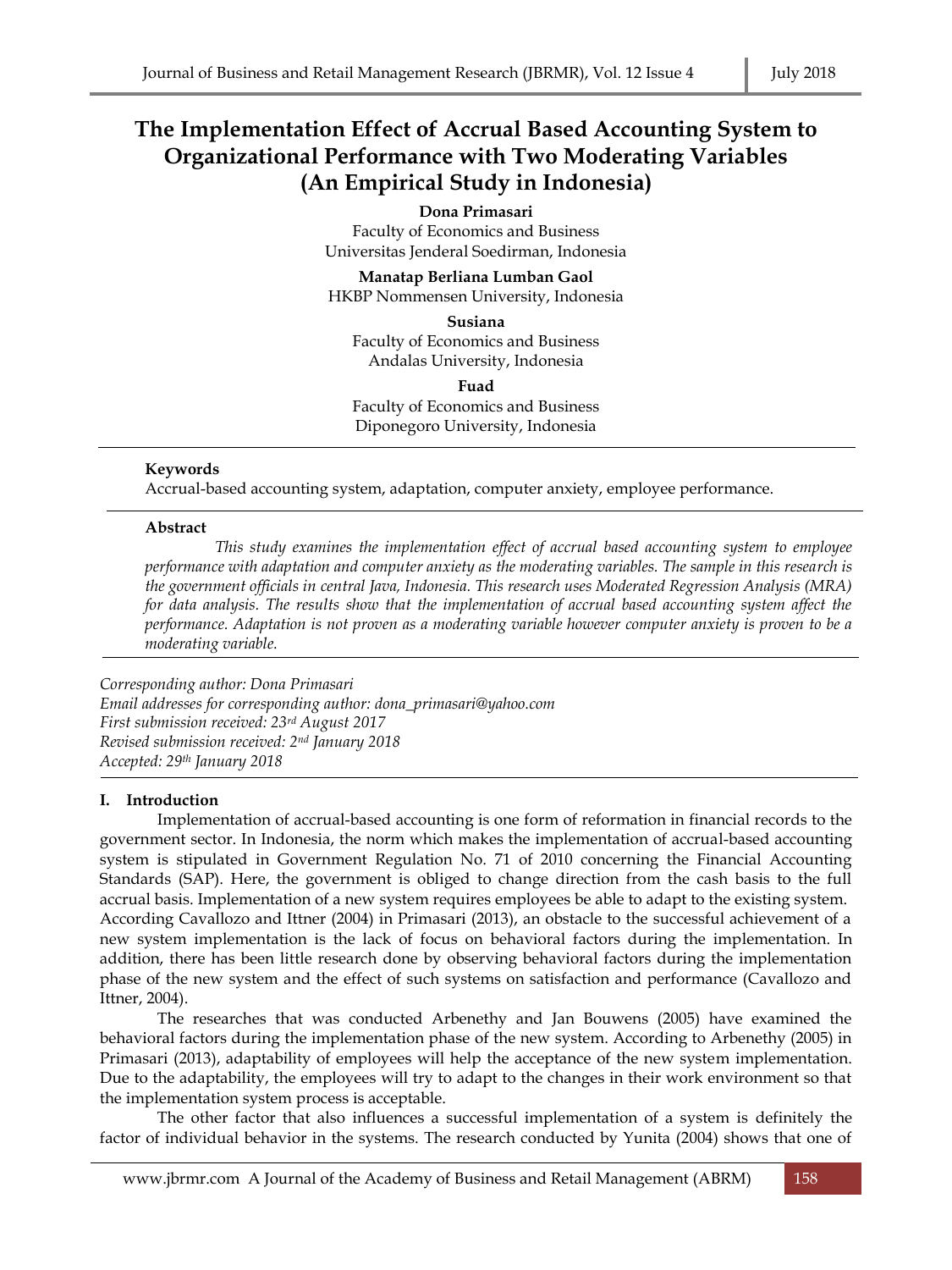the obstacles of the successful implementation system is a factor of the individual behavior who feels anxious or worried about information of technology implementation. This behavior is referred to as computer anxiety. Anxiety is a perception of difficulty, the difficulty of thinking that is caused by fear of something that will happen (Macquire Dictionary, 2013). Meanwhile, according to May (1997) in Yunita (2004) anxiety is as a fear of something that will happen over the threat to some of the values that are important to the individual for its existence as a private person. Computer Anxiety is as a person's tendency to become difficult, worry, or fear regarding the use of information technology (computers) in the present or future (Igbarian, 1989). Their perception of Computer Anxiety will negatively affect the successful implementation of a system so that it directly affects performance.

This study examines the effect of the new system within the government. It is the implementation of accrual-based accounting system to the performance using adaptation and computer anxiety as moderating variables. This study uses the theory of action reaction. The results of this study are expected to strengthen the existing theory and can be generalized (Abernethy and Guthrie, 1994; Chong and Kar, 1997).

#### **II. Literature Review**

#### **2.1 Theory of Reasoned Action (TRA***)*

This study aimed to describe the relationship between attitudes and individual behavior with the implementation accrual-based accounting system. In the Theory of Reasoned Action (TRA) proposed by Fishbein and Ajzen (1975) is a theory that relates to the attitude and behavior of individuals in carrying out the activities/actions are grounded (reasoned action). This theory is revealed in the context of the use of information technology, that someone will use information technology if he can see the positive benefits of the use of information technology.

#### **2.2. Implementation of accrual based accounting system in Indonesia**

Implementation of accrual-based accounting system in Indonesia has begun to be implemented in stages. Government Accounting is begun to apply for the preparation of accountability report implementation of APBN / APBD Fiscal Year 2005. Based on the data from bpk.go.id, it is known that so far, local government has not used the accrual-based accounting standards yet, even some areas are still in the socialization stage of the Government Regulation (PP) No.71 of 2010. Generally, the reason for the obstacles in implementing the accrual-based accounting system is the lack of local government environment in facing the accrual-based system, both from human resources and technology system in local government (Amelia, 2015).

The main problem in this research is related to the acceptance of the implementation of accrualbased accounting system in the government environment. In Indonesia, it can impact the result of accrual based financial report. The use of acceptance variables of accrual-based system implementation is in line with the Government Regulation No. 71 of 2010 about Government Accounting Standards and Minister of Home Affairs Regulation No. 64 of 2013 about Implementation of Accrual Government Accounting Standards toward Local Government.

#### **2.3. Hypotheses**

Implementation of a system result in a change in the condition of an organization. In this condition, the employees and managers are required to be able to respond to changes in local situations that occur. They must be able to adapt to these changes. Research Arbenethy (2005) examined the implementation of the innovation system of the performance, and the results prove that the implementation of the innovation system of proven effect on performance. Based on the above, the argument put forward:

H1 : Implementation of accrual-based accounting system affects the employee performance.

Implementation of accrual-based accounting system will not be successful if it is not accompanied by the behavior of individuals (employees) who support the implementation of the system. Adaptation is a cognitive construct that refers to the intrinsic motivation of each individual (Thomas and Velthouse, 1990). Spreitzer (1995; 1996). According Arbenethy (2005) implementation of new system is mediated by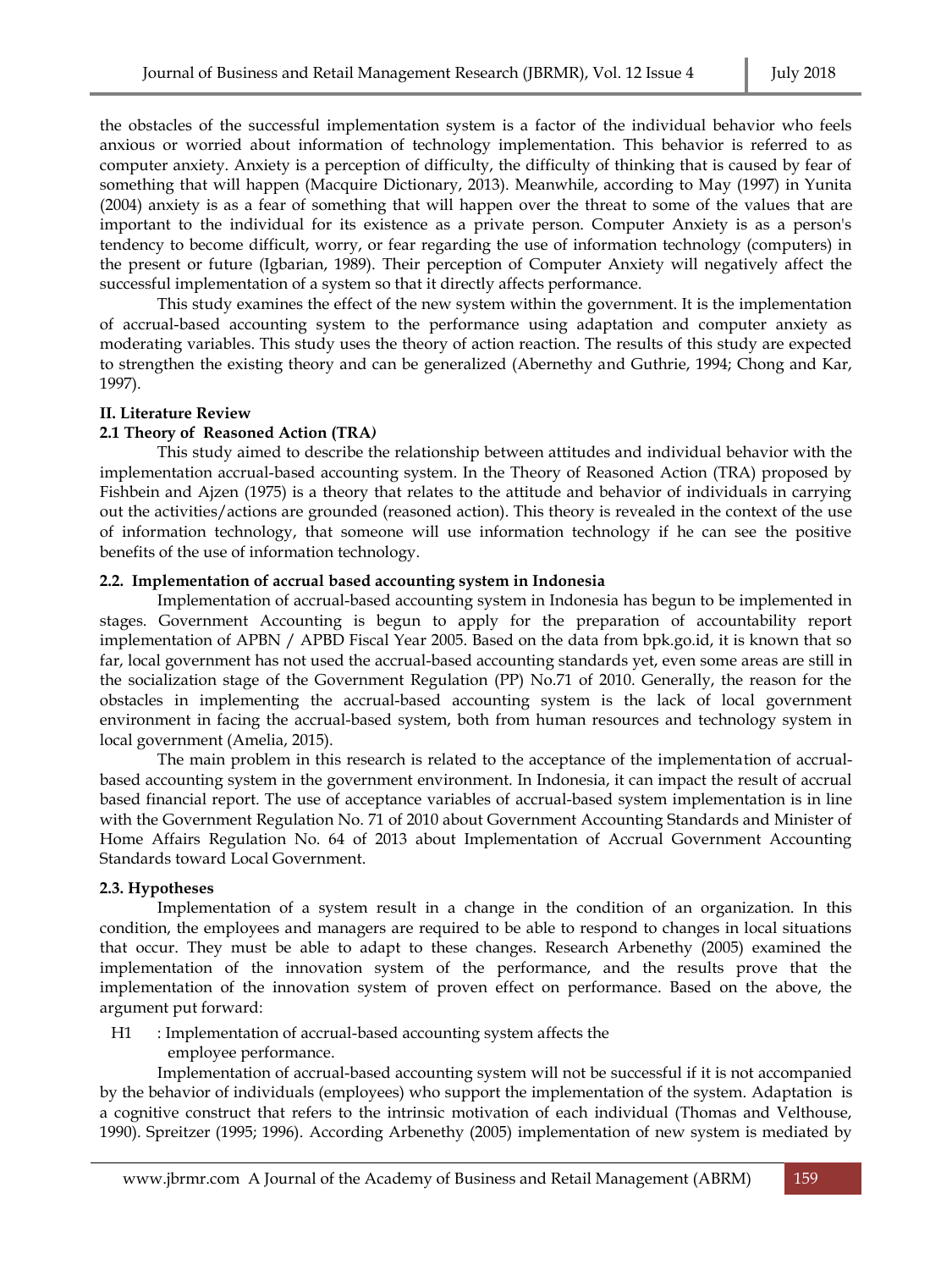adaptation behavior of employees. Adaptability of employees will help the implementation of the new system. The employee will try to adapt to change in their working environment so that system implementation process is acceptable. Based on the above, the argument put forward the following hypothesis:

H2 : Adaptation positively moderates the implementation effect of accrual-based accounting system to the employee performance.

Howard and Smith in (Kira, 2009) define computer anxiety as a person's tendency to experience anxiety levels over future use of a computer. Syarifudin and Fadila (2008), Emmon (2003), these findings also provided a description that the feeling of anxiety, worries about computers in employees would give a negative perception of the use of computers in helping their work.

H3 : Computer anxiety negatively moderates the implementation effect of accrual based accounting system to the employee performance.

There are some reasons to show originality of the study as follows first, this research is a research using Theory of Reasoned Action (TRA) applications toward the implementation of accrual-based accounting systems that have never been studied by previous researchers. The second originality lies in the addition of adaptation variables as a moderating variable



Source : developed for this research

#### **III. Research Methodology 3.1. Research Design**

This type of research that used in this research is hypothesis testing research (hypotheses testing) research that explains the phenomenon in the form of the relationship between variables. The type of relationship between variables in this study is causality (cause and effect relationship). The type of data in this research is subject data. It is the research data that is in the form of opinions, attitudes, experiences or characteristics of a person or group of people who are the subject to investigation (respondent) (Indriantoro and Supomo, 1999). The sources of data that used in the research are the primary data in the form of the perception of respondents (subject) research and the instruments are questionnaires.

#### **3.2 Sample and Research Technique**

The samples are the heads of departments, heads of agencies and the officials of Local Finance Business Administrator (PPKD) in the Central Java, Indonesia. The sampling technique in this research is done by purposive sampling. It is a sampling technique with a certain consideration. It was done to simplify and according to the research objectives that have been set.

## **3.3. Analysis Technique**

#### **a. Data Quality Test**

According to Hair et al (1998), the quality of the data resulting from the use of research instruments can be evaluated through the test of reliability and validity. The test is for determining the consistency and accuracy of the collected data from the use of instruments. There are two procedures performed to measure the reliability and validity of the data. They are the internal consistency test toward the respondents' answers on the research instrument and test of construct validity by correlating between the scores of each item and the total score. The second test description of the data quality is as follows: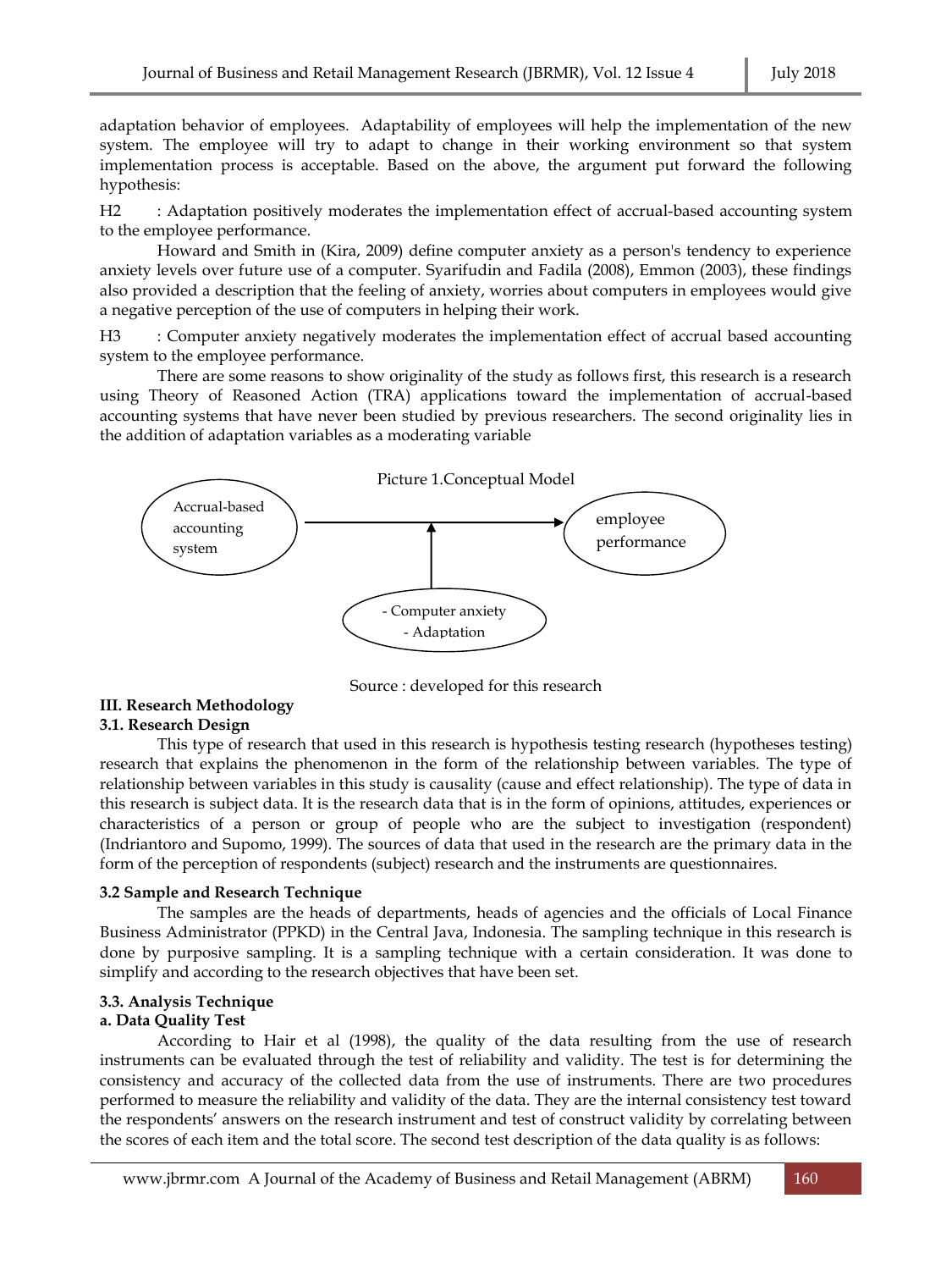- 1. The internal consistency test (reliability) is determined by Cronbach alpha coefficient. A construct or instrument is reliable if it gives Cronbach alpha values above 0.60 (Nunnally, 1967 with the Imam, 2005).
- 2. The data homogeneity test (validity) with a Pearson correlation test. If the result is significant, then the data is valid.

## **b. Normality Test**

Normality test aims to test whether the regression model or residual confounding variables have a normal distribution. The t and F test assume that the value of the residual follows normal distribution. If this assumption is violated, the statistical test will be invalid to the small sample size. One of the statistical tests that can be used to test the residual normality is a non-parametric statistical test of Kolmogorov-Smirnov (K-S).

## **c. Classic Assumption Test**

Due to the use of multiple regression analysis, it is necessary to do classic assumptions test in multiple regression as follows:

#### a. **MulticolinearityTest**

Multicollinearity test aims to test whether there is a correlation among the independent variables in the regression model (Priest, 2002). The test can see the amount of VIF and tolerance. The guideline used for a regression model that is free of multicollinearity is all VIF independent variable values below 10 and tolerance value is above 0.1 (Hair, 1998).

## **b. Autocorrelation Test**

Autocorrelation test aims whether in a linear regression model there is a correlation between bullies error in period t with an error in period t-1 (previous) (Priest, 2002). This test is done by looking at the Durbin Watson:

- 1) if  $d < d<sub>L</sub>$  or  $d > (4-d<sub>L</sub>)$  then there is an autocorrelation.
- 2) if d lies between dU and (4-dU) then there is no autocorrelation.
- 3) if d lies between dL and dU or between (4-dU) and (4-dL) it does not produce any definitive conclusions.

#### **c. Heteroskidastity Test**

Heterokidastity test is conducted to test whether there occurs an inequality variant from one residual observation to another observation in the regression model. If a variant of the other residual observations remains, it is called homokidastity. A good regression model is homokidastity or no heterokidastity (Imam, 2002). The detection of the presence or absence heterokidastity can be done by the presence or absence of certain patterns (wavy, widened and then narrowed) on the plot graph (scatterplot) between the predictive value variables that are associated with the residual.

#### **3.4. Hypothesis Testing**

The used statistical analysis is simple and multiple regression analysis as a model to predict the causal relationship between the dependent variable and several independent variables. Simple linear regression is to examine the relationship between accounting information and managerial performance and examine the relationship of the three variables moderating (environmental uncertainty, the uncertainty of the task, and business strategy) and managerial performance. Moderated regression analysis (MRA) is used to determine the interaction between the three variables by one variable as moderating variable (Nunnally, 1994). The statistical equations are as follows:

| moderating variable pourtinary, 1994). The statistical equations are as for |     |  |
|-----------------------------------------------------------------------------|-----|--|
| $KP = a + b1$ SIA +e                                                        | (1) |  |
| $KP = a + b1$ SIA +b2 ADT + b3 SIA *ADT +e                                  | (2) |  |
| ___<br>.<br>.                                                               |     |  |

| KP = a + b1 SIA +b2 ANX + b3 SIA * ANX + e | (3) |  |
|--------------------------------------------|-----|--|
|                                            |     |  |

. . . . . . . . . . . . . . . . . .

## **Note:**

KP = Employee Performance

SIA = Accrual based Accounting System

ADT = Employee Adaptation

ANX = Computer Anxiety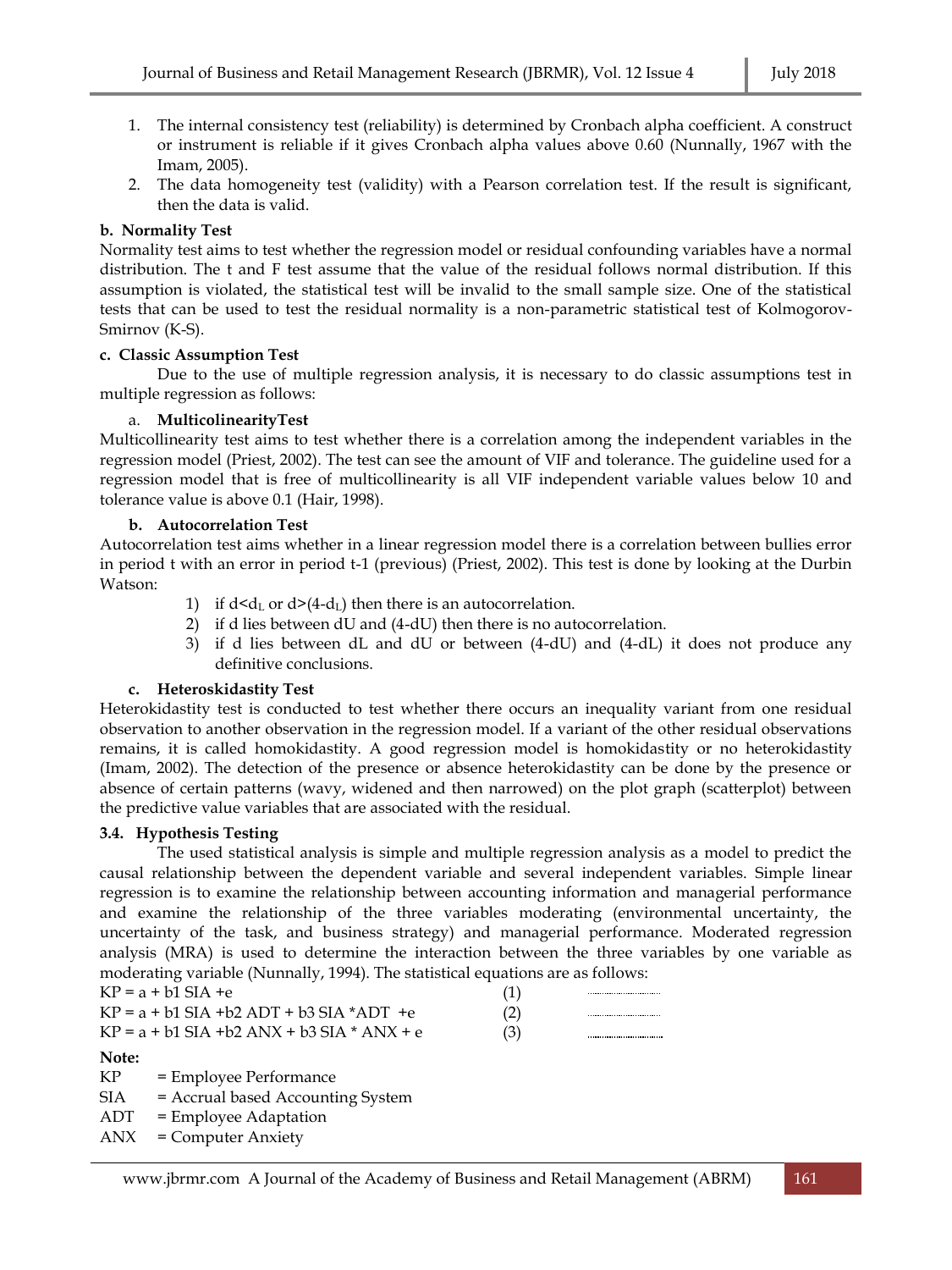## $a =$  intercept

 $= error$ 

If ADT and ANX are moderating variables, the coefficient b3 should be significant at 0.05 or 0.10.

### **IV. Discussion and Conclusion**

**4.1. Descriptive Stastistics**

### **4.1.1. Questionnaries Distribution and Return**

Here are the final results from the questionnaires distribution and return, which can be seen in Table 4.1

| Table 4.1-Details of questionnaries distribution and return         |                                 |  |  |  |  |  |  |
|---------------------------------------------------------------------|---------------------------------|--|--|--|--|--|--|
| <b>Questionnaires Descriptions</b>                                  | <b>Number of Questionnaires</b> |  |  |  |  |  |  |
| - Distributed questionnaires                                        | 143 questionnaires              |  |  |  |  |  |  |
| - Returned questionnaires                                           | 113 questionnaires              |  |  |  |  |  |  |
| - Unreturned questionnaires                                         | 30 questionnaires               |  |  |  |  |  |  |
| Disqualified questionnaires (Due to the incomplete<br>data filling) | 10 questionnaires               |  |  |  |  |  |  |
| - Completed questionnaires                                          | 73 questionnaires               |  |  |  |  |  |  |
| - Questionnaires response rate                                      | $(113 / 143) * 100\% = 79\%$    |  |  |  |  |  |  |
| - Questionnaires response rate that can be used for research        | $(73 / 143) * 100\% = 51\%$     |  |  |  |  |  |  |

Source: Data processed, 2017

## **4.1.2. Data Quality Test**

Data quality test included the reliability and validity test. Reliability test was conducted by Cronbach alpha test using SPSS. A construct could be said to be reliable if it gave Cronbach alpha values> 0.60 (Nunnaly, 1967 with the Imam, 2005). Here is a recapitulation of the reliability and validity testing presented in Table 4.2.dan table 4.3.

**Table 4.2-Results of Reliability Test**

| N <sub>0</sub> | Variables                       | Cronbach AlphaValue | <b>Notes</b> |
|----------------|---------------------------------|---------------------|--------------|
|                |                                 |                     |              |
|                | Accrual based accounting system | 0.77                | Reliable     |
|                | Adaptation                      | 0,661               | Reliable     |
| 3              | Computer anxiety                | 0.75                | Reliable     |
|                | Employee performance            | 0.78                | Reliable     |
|                |                                 |                     |              |

#### Source: primary data processed 2017 **Table 4.3-Results of Validity Test**

| N <sub>0</sub> | <b>Variables</b>                | Range              | Significance | <b>Notes</b> |  |  |  |  |  |
|----------------|---------------------------------|--------------------|--------------|--------------|--|--|--|--|--|
|                |                                 | Correlations       |              |              |  |  |  |  |  |
|                | Accrual based accounting system | $0.770**-0.801**$  | 0,001        | Valid        |  |  |  |  |  |
|                | Adaptation                      | $0.745**-0.888**$  | 0,001        | Valid        |  |  |  |  |  |
| 3              | Computer anxiety                | $0.677**$ -0.777** | 0,001        | Valid        |  |  |  |  |  |
|                | Employee performance            | $0.807**$ -0.887** |              |              |  |  |  |  |  |

Source: primary data processed 2017

#### **4.2. Normality Test**

The result of normality test indicated that Kolmogorov-Smirnov value was significant at 1.101 and 0.177, which meant that H0 was accepted and the residual data were normally distributed.

#### **1. Classic Assumption Test**

As the research used multiple regression analysis, it is necessary to test classic assumptions that contained in multiple regression as follows:

#### **a. Multicollinearity Test**

The result of Variance Inflation Factor (VIF) also showed the same thing that no one independent variable which had VIF > 10. So, it could be said that there was no multicollinearity between independent variables in the regression model.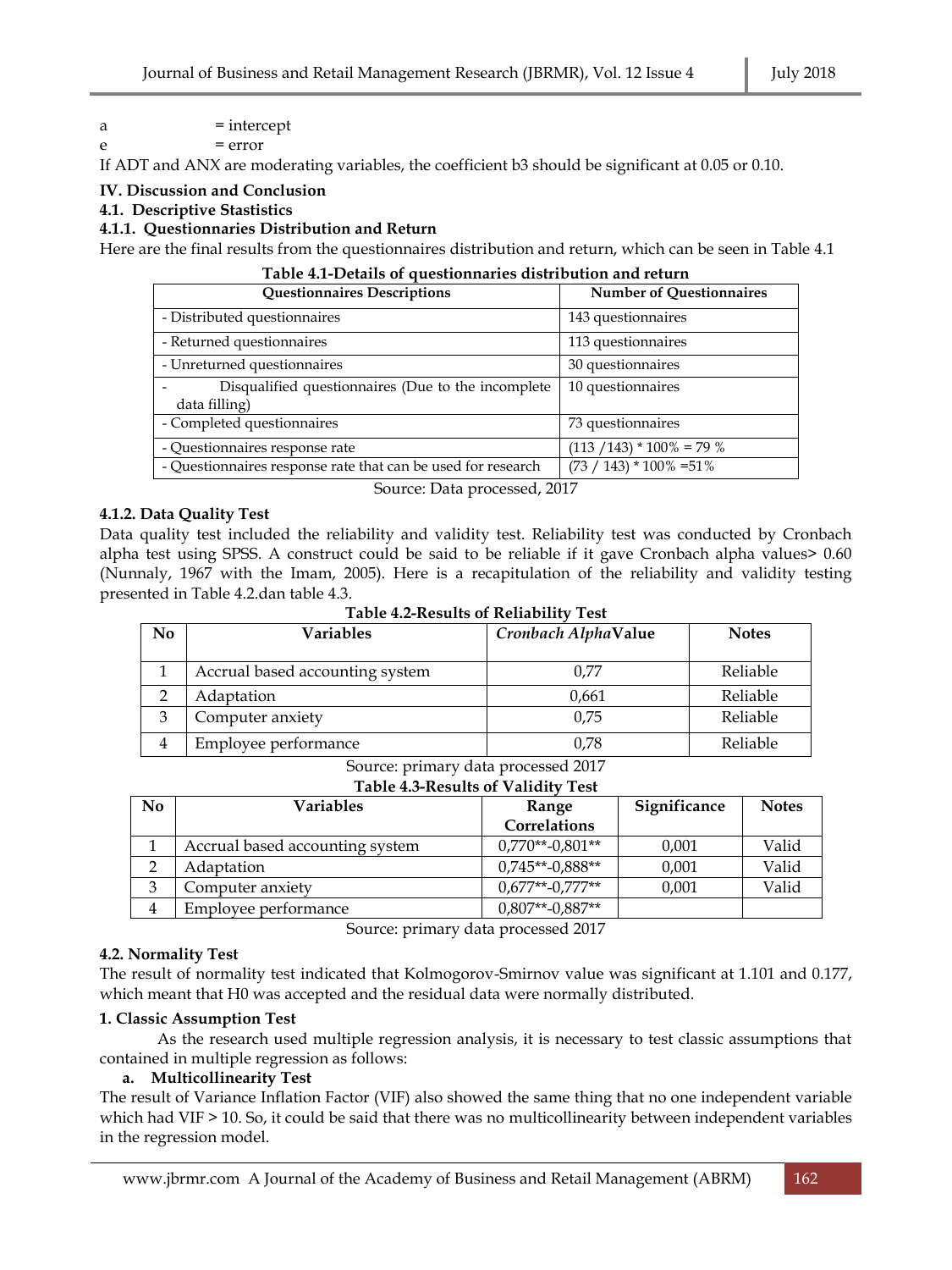| THEIC SIT INCOMING OF INTRILICATIONITIES<br>. |         |      |                                |       |  |  |  |  |  |
|-----------------------------------------------|---------|------|--------------------------------|-------|--|--|--|--|--|
| Variables                                     | t Value | Sig  | <b>Collinearity Statistics</b> |       |  |  |  |  |  |
|                                               |         |      | Tolerance                      | VIF   |  |  |  |  |  |
| <b>SIA</b>                                    | 5.466   | .000 | .879                           | 1.137 |  |  |  |  |  |
| ADT                                           | .118    | .048 | .879                           | 1.137 |  |  |  |  |  |
| ANX                                           | .101    | .879 | 1.137                          |       |  |  |  |  |  |
| Dependent Variable: KINERJA                   |         |      |                                |       |  |  |  |  |  |

#### **b. Autocorrelation Test**

The calculation results showed that the value of Durbin Watson (DW) was 1.150. This value was compared to the value table using a significance value 0.01. There were 101 samples (sample total was 73 for less than 150 and closer to 100) and the number of independent variables was 2 ( $k = 2$ ) the obtained dL value was 1.503 and dU was 1.583. So, we could say that DW 1,150 less than the upper limit (dU) 1,583 and less than 4-1.503 (4- dU), so it could be interpreted that there was a positive autocorrelation. Autocorrelation aroused because of the successive observation all the times.

| <b>Table 3.5-Results of Autocorrelation Test</b> |  |  |  |  |
|--------------------------------------------------|--|--|--|--|
|--------------------------------------------------|--|--|--|--|

| Model | R Square | Adjusted<br>R Square | Std. Error<br>Oİ | Durbin<br>Watson |
|-------|----------|----------------------|------------------|------------------|
|       | .234     | .218                 | 5.776            | 1.150            |
|       |          |                      |                  |                  |

Source: primary data processed 2017

#### **c. Heteroskidastity Test**

Based on the results plot graph (scatterplot), it indicated that there was no particular pattern (wavy, widened and then narrowed). Anyway, it meant that there was no heterokidastity in regression models.

#### Scatterplot



#### **4.3. Hypothesis Testing**

Hypothesis testing was done to address the problems that previously were formulated.

a. Implementation of accrual-based accounting system affects the employee performance (H1)

Testing the hypothesis 1 was done by looking at the interaction between the variables of accrual accounting system with employee performance (equation 1). The test results indicated the magnitude of adjusted R2 was 0.194. It meant 19.4% of the employee performance variation could be explained by the variation of the variable accrual-based accounting system. On the other hand, the remaining 80.6% was explained by other causes beyond the model. From the regression model seemed accounting information variables significant at 0.05. It meant that the employee performance variable was affected by the accrual accounting system.

b. Adaptation moderates positively the implementation effect of accrual-based accounting system to employee performance.

Hypothesis 2 (H2) was done by interaction testing or it is often called the Moderated Regression Analysis (MRA). It is a specific application of multiple regressions linear where the regression equation contains elements of interaction (multiplication of two or more independent variables). Results of testing the hypothesis 2 could be seen in the interaction variables. It was an insignificant interaction between

[www.jbrmr.com](http://www.jbrmr.com/) A Journal of the Academy of Business and Retail Management (ABRM) 163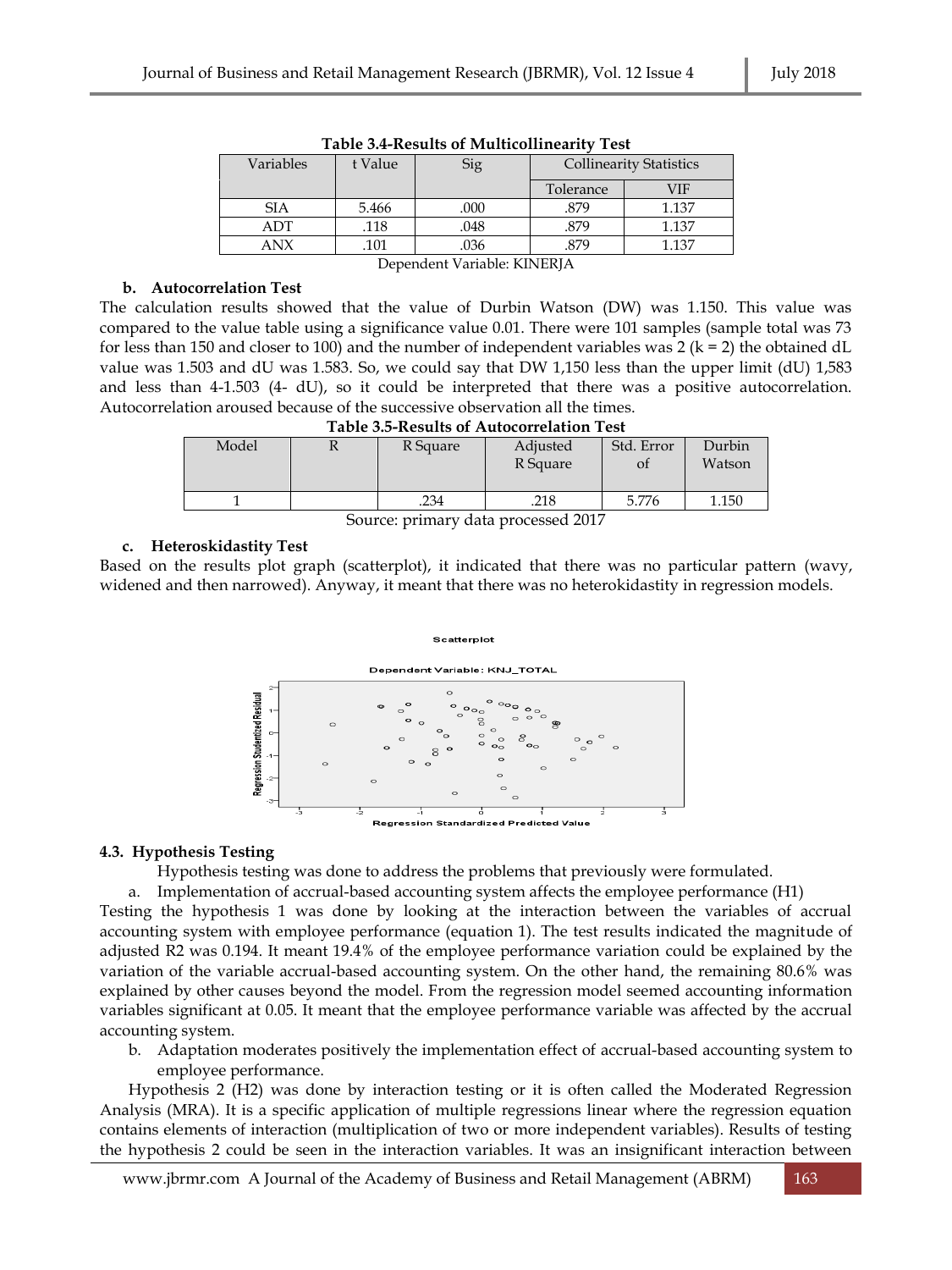accrual-based accounting system and adaptation. SPSS output results seemed that the variable interaction gave a significant coefficient at 0.735 and 0.464 which meant that adaptation variable was not proven as a moderating variable.

c. Computer anxiety negatively influences the implementation effect of accrual-based accounting system to employee performance (H3).

The testing of hypothesis 3 was done by interaction testing. It was often called Moderated Regression Analysis (MRA). It was a specific application of multiple linear regressions where the regression equation contained elements of interaction (multiplication of two or more independent variables). The results of the hypothesis 2 testing could be seen in the interaction variable. It was a significant interaction between the accrual-based accounting system and computer anxiety. SPSS output result reported it clearly that the variable interactions gave a coefficient -0.037 and it was in 0.022. It meant that the dysfunctional behavior variable was pure moderators or moderating variables. Summary results of hypothesis testing could be seen in table 3.6, 3.7 and 3.8

**Table 3.6-Summary of Hypothesis 1 Testing**

| <b>Hypothesis</b> | Adjusted<br>R Square | <b>Significance Test</b><br><b>Simultaneous</b> |                          | <b>Significance test</b><br><b>Individual Parameter</b> |       |            | <b>Notes</b> |
|-------------------|----------------------|-------------------------------------------------|--------------------------|---------------------------------------------------------|-------|------------|--------------|
|                   |                      | F                                               | Sig                      |                                                         | Sig   |            |              |
| H1                |                      |                                                 |                          |                                                         |       |            |              |
| $SIA - KP$        | 0,194                |                                                 | $\overline{\phantom{0}}$ | 8,782                                                   | 0,000 | Influenced |              |

Source: primary data processed 2017

**Table 3.7-Summary of Hypothesis 2 Testing**

| <b>Hypothesis</b> | Adjusted<br>R Square |       | <b>Unstandardized</b><br><b>Coefficients</b> |       | <b>Significance Test</b><br><b>Individual Parameter</b> | <b>Notes</b>   |
|-------------------|----------------------|-------|----------------------------------------------|-------|---------------------------------------------------------|----------------|
|                   |                      | B     | Std.<br>Error                                |       | Sig                                                     |                |
| H2                | 0,558                |       |                                              |       |                                                         |                |
| <b>SIA</b>        |                      | 0,549 | 49,346                                       | 0,000 | 0,549                                                   | Not Influenced |
| <b>INTERAKSI</b>  |                      | 0,896 | 0,372                                        | 0,735 | 0,464                                                   | Not Influenced |

Source: primary data processed 2017

**Table 3.8-Summary of Hypothesis 3 Testing**

| <b>Hypothesis</b>  | Adjusted<br>R Square | <b>Unstandardized</b><br><b>Coefficients</b> |               | <b>Significance Test</b><br><b>Individual Parameter</b> |            | <b>Notes</b> |
|--------------------|----------------------|----------------------------------------------|---------------|---------------------------------------------------------|------------|--------------|
|                    |                      | B                                            | Std.<br>Error |                                                         | <b>Sig</b> |              |
| H2                 | 0,229                |                                              |               |                                                         |            |              |
| <b>SIA</b>         |                      | 2.105                                        | .447          | 4.710                                                   | .000       | Influenced   |
| <b>INTERACTION</b> |                      | $-.037$                                      | .016          | $-2.336$                                                | .022       | Influenced   |

Source: primary data processed 2017

#### **2. Discussion**

#### **a. Implementation of accrual-based accounting system affects the employee performance.**

Based on the results of hypothesis testing, it was known that accrual-based accounting system affected the performance. The results of this study supported the other research that was done by Arbenethy (2005). It also supported Igbaria's and Tan's research (1997) who found that user satisfaction about information technology had a direct effect on performance. These results were also consistent with the studies of Arbenethy and Jan Bouwens (2005). Implementation of accrual-based accounting system was declared to produce transparent and accountable financial reports. The real form of implementation of accrual-based accounting system was a fair financial statement in accordance with government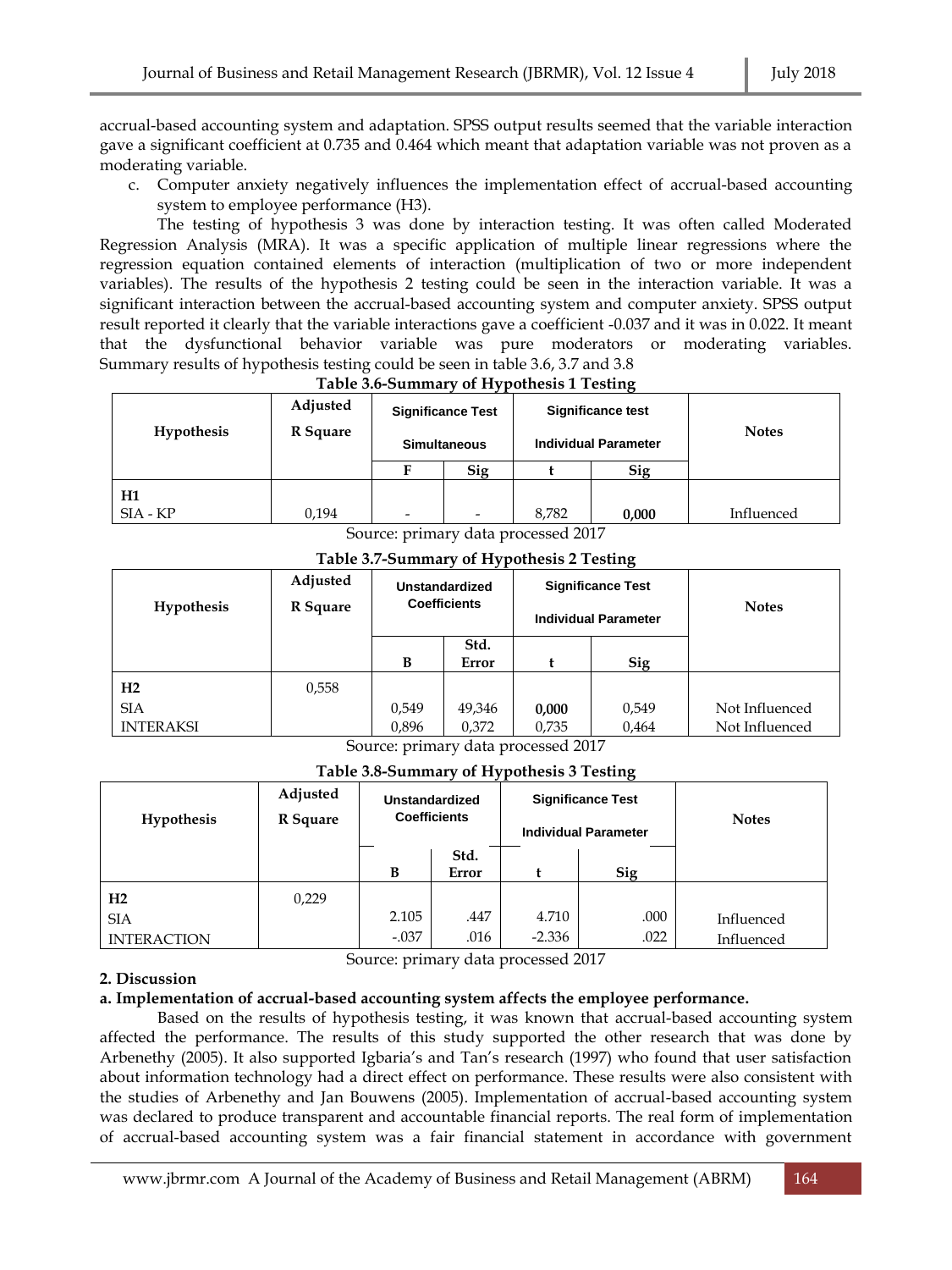accounting standards. In Central Java, the year 2016 had obtained a fair audit results and already carried out the implementation of accrual-based accounting. It indicated that the implementation phase of accrual-based system had an impact on performance, as well as the employees could see the positive benefits of the use of information technology.

The results of this study also supported the research conducted Hunton (1997). According to Hunton (1997) the use of information systems would enhance managerial performance. The acceptance of the implementation system would assist employees in carrying out the operational activities of their work, the employees tended to empower the implementation of the system as much as possible so that it would automatically improve their performance.

#### **b. Adaptation negatively moderates the implementation effect of accrual based accounting system to the employee performance.**

The second hypothesis test results showed that adaptation negatively moderated the implementation effect of accrual-based accounting system to the employee performance. The results of this study did not support the research conducted by Arbenethy and Jan Bouwens (2005) which indicated that decentralization had a positive influence on adaptation and it got the sub unit manager to accept the implementation of MAS (Management Accounting System) effectively and efficiently.

The difference of the research was due to the phenomena occurring within the government that in the implementation phase of a new system, employees were generally more dependent on the resources available in the organization and the support from the superiors. The employees tended to respond positively if there were adequate facilities and infrastructures as well as the socialization of the new system. On the governance environment, the concept of adaptation was not considered very important because the accrual-based accounting system was a mandate which required employees to conform to the existing guidelines system.

#### **c. Computer anxiety positively moderates the implementation efffect of accrual based accounting system to the employee performance**

The results of the third hypothesis proved that computer anxiety as moderating variable negatively moderated the implementation effect of accrual-based accounting system to employee performance. The results of this study supported the research that had been done by Yunita (2004), Amy (2010), Ursavas and Karal (2009). The anxiety in the implementation of a new technology system would have an impact to employee psychological. Employees, who were fearful and anxious about the implementation of technology, felt unconfident with their ability to use the new system, would block the implementation of the new system. Therefore, it would have a bad impact to the performance.

#### **5. Conclusion**

The results of this study demonstrate that the implementation of accrual-based accounting system stipulated in Government Regulation No. 71 of 2010 are proved to have an impact to the employee performance in Central Java, Indonesia. It indicates that use of the system implementation will assist employees in carrying out the operational activities of their work. The employees tend to empower the implementation of the system as much as possible so that it will automatically improve their performance. Adaptation is not proven as moderating variable that moderates the effect of accrual-based accounting system to employee performance. The results of this study are different to the previous studies of Arbenethy (2005), Primasari (2013). The difference of this study is caused by a phenomenon that occurs within the government. In the implementation phase of a new system, employees are generally more dependent on the resources available in the organization and supports from the superiors. Employees tend to respond positively if there are adequate facilities and infrastructures and the socialization of the new system.

Computer anxiety is proven as a moderating variable. It negatively moderates the implementation effect of accrual based accounting system to employee performance. The results of the research supports the research done by Yunita (2004), Woszsynsky (2010), Ursavas and Karal (2009).

#### **6. Research Limitation**

This study has limitations, such as: some previous researches used samples of private sector and banking. This research results that were conducted at government organizations were not significant. It